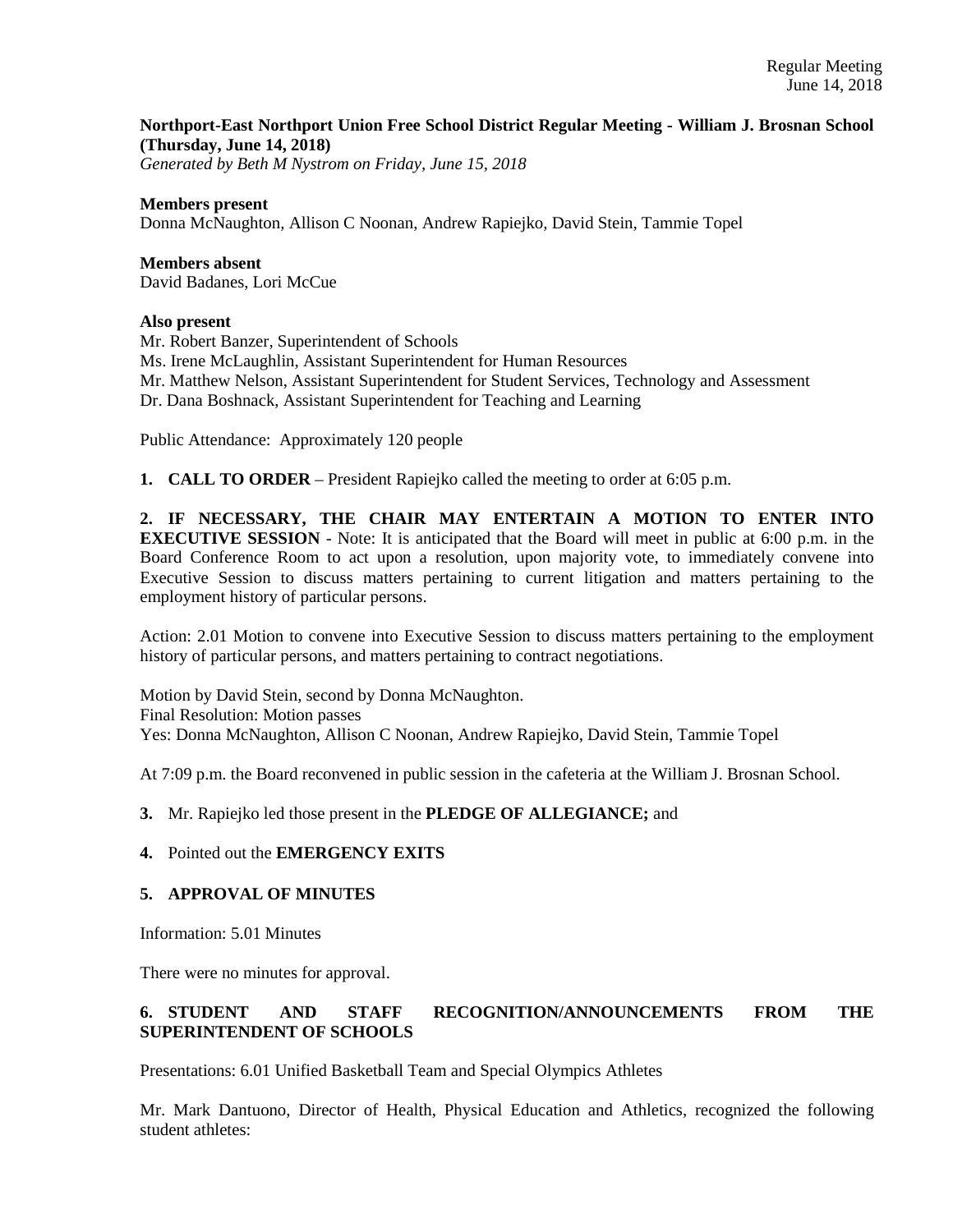6.01.1 Unified Basketball Team:

Jose Caballero-Gamez, Aine Cadello, Jake Cardinale, Owen Conzone, Anthony Falleo, Kyle Faltings, Jacob Friedman, Brandon Garnier Winkler, Christopher Hall, Myles Kirchner, Michael Levine, Ryan Louis, Brian MacLeod, Justin McCoy, Connor Morgan, Garrett Rospars, Steven Siso

6.01.2 Special Olympics:

Joseph Anastasi, Alec Bartoldus, John Cooke, Brandon Garnier-Winkler, Christopher Garnier-Winkler, Seth Gehrke, Grant Mantello, Richard Mastrocinque, Raymond Mastrocinque, Kobe McDevitt, Ethan Peters, Jake Pizzarelli, Emma Riccardi, Joseph Shurbet, Christian Sloan, Brandon Topel, Nicholas Zakas

6.01.3 Unified Sparkle Squad:

Tatiana Adamcewicz, Kimberly Blanco, Olivia Caulfield, Justine Ciesinski, Brenna Greene, Melissa Hanley, Kassandra Hoban, Melanie Ioanidis, Lindsey Janes, Kelly Johnson, Malia Kaiser, Kathleen Kennedy, Alexis McAllister, Julia Reale

Action, Presentations: 6.02 Professional Achievement Awards

Recommendation to authorize payment of four \$500 awards in accord with the Board-UTN Collective Bargaining Agreement to the following teachers as Professional Achievement Awards for 2017-2018:

- Cassie Reilly, Special Education Teacher, Northport High School

- Elizabeth Sherwood, English Teacher, Northport High School

- Jenny Konop, School Counselor, Northport High School

- Pamela Uruburu, English Teacher, Northport High School

Motion by David Stein, second by Donna McNaughton. Final Resolution: Motion Passes Yes: Donna McNaughton, Allison C Noonan, Andrew Rapiejko, David Stein, Tammie Topel

Presentations: 6.03 Celebration of Retirees

The Board recognized the following Retirees in the 2017-2018 School Year:

Evangeline Barnard – Teacher Aide, Northport High School – Years of Service: 40 years Albert Cicio – Physical Education Teacher, Northport High School – Years of Service: 31 years Brian Cook – Building Supervisor, Northport High School – Years of Service: 17 years, 11 months Deborah Culbert – Teaching Assistant, Bellerose Avenue School – Years of Service: 19 years, 8 months Joann D'Abreu – Elementary Teacher, Fifth Avenue School – Years of Service: 37 years, 4 months Antonia Delisi – Lead Food Service Worker, Fifth Avenue School – Years of Service: 11 years, 9 months Linda Dickman – Librarian, Norwood Avenue School – Years of Service: 39 years Alicia Ernst – Teaching Assistant, Norwood Avenue School – Years of Service: 28 years, 7 months Patricia Essenfeld – Elementary Principal, Dickinson Avenue School – Years of Service: 6 years Ruth Gaines – Speech Teacher, Districtwide – Years of Service: 33 years, 7 months Linda Garuccio – Clerk Typist, Norwood Avenue School – Years of Service: 29 years, 3 months Kathleen Greiner – Secretary to the Superintendent of Schools – Years of Service: 22 years, 7 months Loni Jarmula – Custodian, Northport High School – Years of Service: 24 years, 3 months Elizabeth Komorowski – Teacher Aide, Pulaski Road School – Years of Service: 20 years, 3 months Mindy Kurtzman – Speech Teacher, Dickinson Avenue School – Years of Service: 34 years, 5 months Janet Lambert – Science Teacher, Northport High School – Years of Service: 18 years, 4 months Diane Lipari – Elementary Teacher, East Northport Middle School – Years of Service: 18 years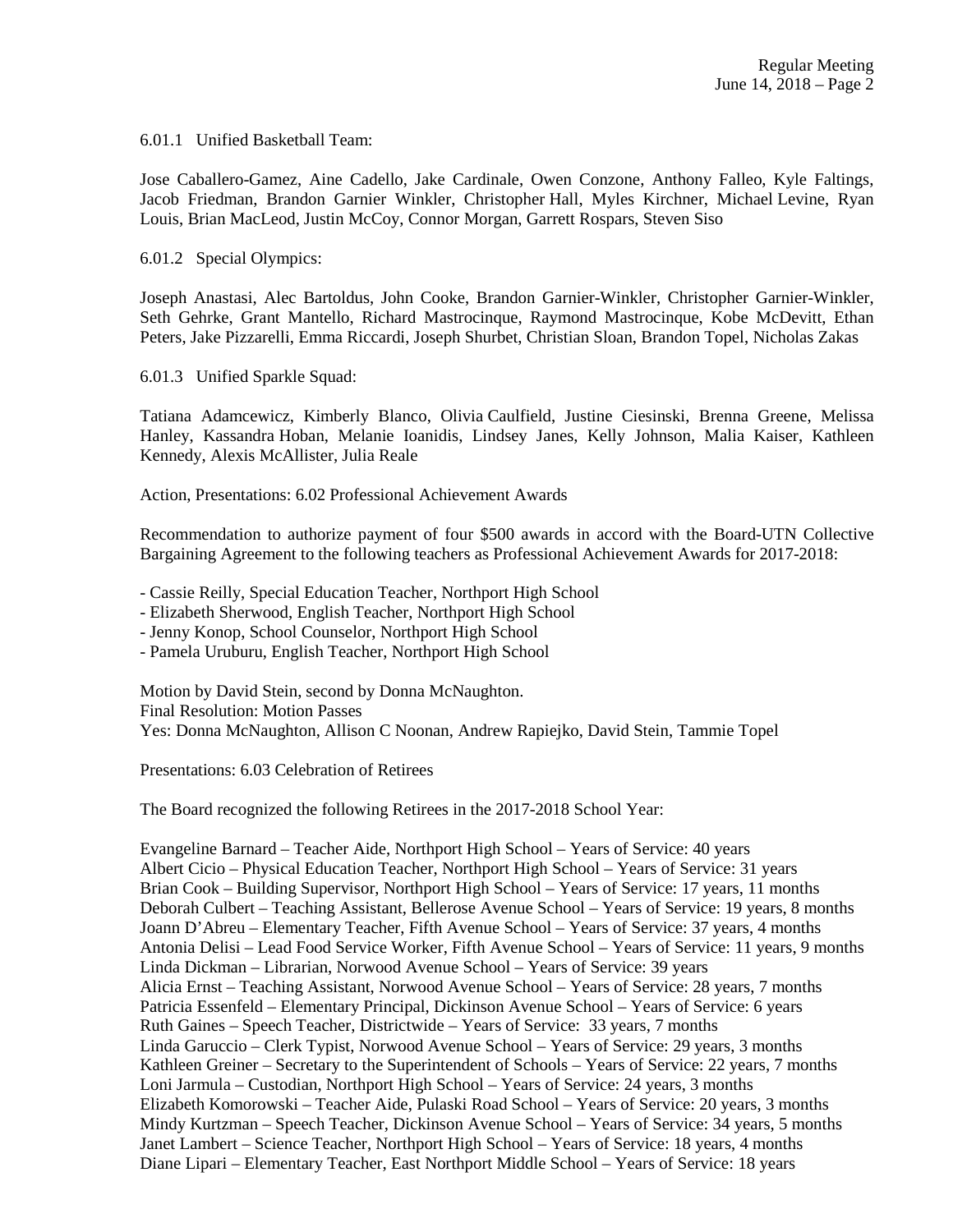Timothy Maloney – Security Guard, Northport High School – Years of Service: 20 years, 10 months Kevin McGinn – Physical Education Teacher, Fifth Avenue School – Years of Service: 31 years Carol McManus – Teacher Aide, Northport High School – Years of Service: 32 years, 4 months Jonathan Meyers – Elementary Teacher, Bellerose Avenue School – Years of Service: 31 years Kathleen Molander – Assistant Superintendent for Business – Years of Service: 11 years Mary Ann Murphy – Teaching Assistant, Northport High School – Years of Service: 15 years, 4 months Virginia Neill-Meade – Elementary Teacher, Fifth Avenue School – Years of Service: 21 years Brian O'Connor – Custodian, Norwood Avenue School – Years of Service: 32 years, 4 months Rosemary Posillico – C, Central Office – Years of Service: 21 years, 3 months Catherine Pryal – Principal Stenographer, Special Education Department – Years of Service: 15 years, 7 months Deborah Sanchez – Secretary to the Assistant Superintendent for Business – Years of Service: 22 years, 8 months Jayne Sandmann – Teaching Assistant, East Northport Middle School – Years of Service: 23 years, 8 months Dolores Scollan – Physical Education Teacher, Pulaski Road School – Years of Service: 20 years George Searing – Technology Teacher, Northport High School – Years of Service: 21 years Donald Sherman – Music Teacher, Bellerose Avenue School – Years of Service: 32 years, 9 months Pauline Stasiuk – Teaching Assistant, Pulaski Road School – Years of Service: 16 years, 2 months Joanne Sweeney – Special Education Teacher, Fifth Avenue School – Years of Service: 33 years, 3 months Claudia Tippett – English as a Second Language Teacher, Northport High School – Years of Service: 20 years, 6 months Philip Varisco – Head Custodian, Ocean Avenue School – Years of Service: 24 years, 7 months Donna Vogler – Clerk Typist, Northport High School – Years of Service: 28 years Janet Zagaro – Special Education Teacher, Pulaski Road School – Years of Service: 18 years, 1 month Catherine Zenkus – Office Applications Specialist, Northport High School – Years of Service: 31 years, 3 months

Presentations: 6.04 Tenure Recipients

The Board recognized the following Tenure Candidates:

David Storch, District Chairperson of Science and Technology Erin Affa, Elementary Teacher, Dickinson Avenue Elementary School Stephanie Campbell, Elementary Teacher, Ocean Avenue Elementary School Jami Catapano, English as a Second Language Teacher, Dickinson Avenue Elementary School Brianne Furstein, Elementary Teacher, Ocean Avenue Elementary School Kara Mueller, Reading Teacher, Fifth Avenue Elementary School Deborah Valenti, Reading Teacher, Northport Middle School Adam Wessinger, Elementary Teacher, Norwood Avenue Elementary School

Presentations: 6.05 Board Excellence Award

Superintendent Banzer presented the New York State School Board Association's SchoolBoard U Board Excellence Award to Tammie Topel for participation in New York State School Boards Association leadership development opportunities

President Rapiejko thanked Trustee Topel for her dedicated service to the Northport-East Northport School District and presented her with a plaque.

At 7:50 p.m. President Rapiejko announced a brief recess to enjoy cake in honor of the tenure recipients, retirees, and Trustee Topel.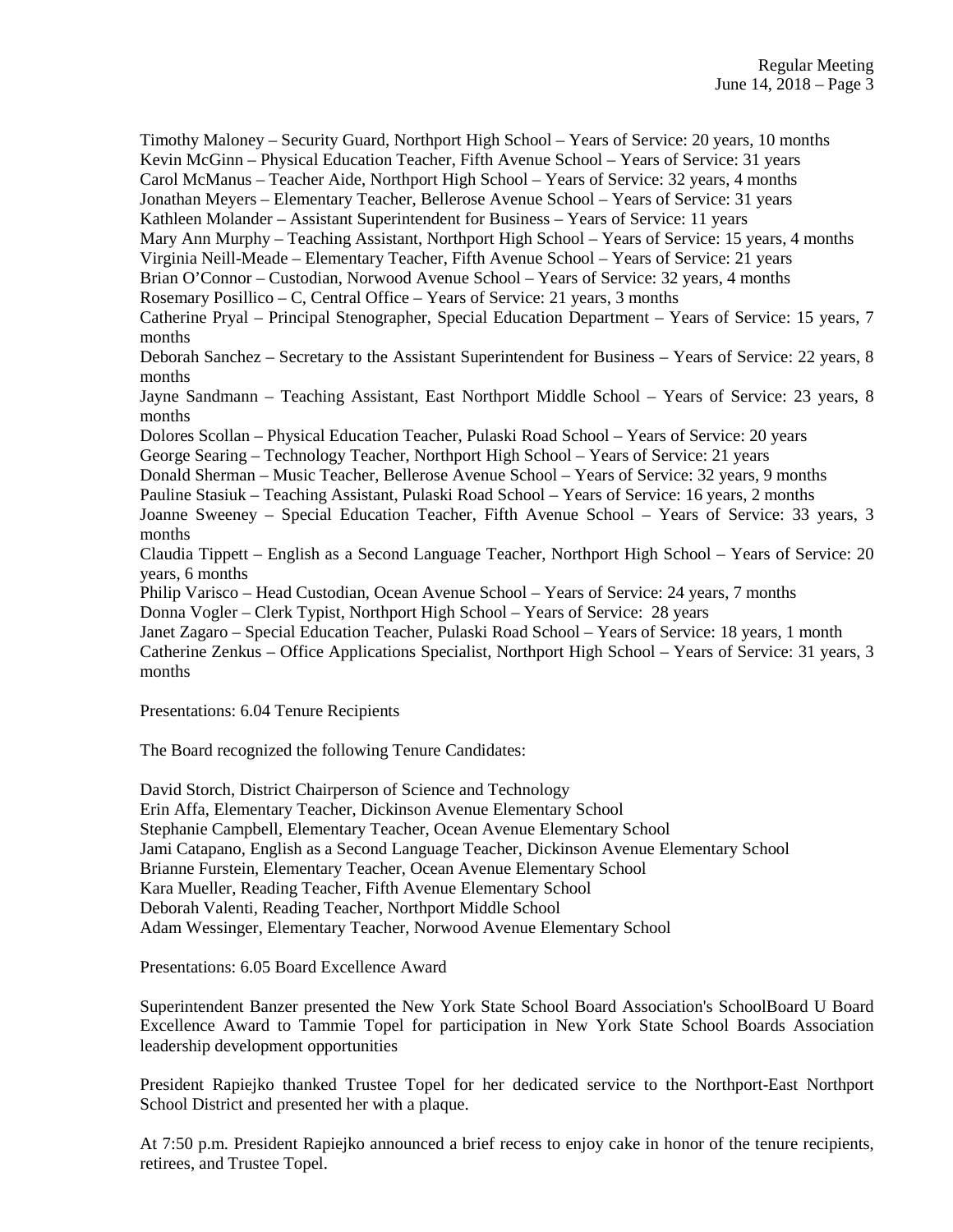At 8:15 the Board reconvened in public session.

Information: 6.06 Upcoming Meetings

President Rapiejko reviewed the upcoming meetings of July  $12<sup>th</sup>$  and August  $23<sup>rd</sup>$ .

**7. COMMUNICATIONS** - Please Note: This is the opportunity for persons who had written letters to the Board to speak to the Board regarding the issues raised in their communications. Speakers are asked to keep their comments brief, and to speak no longer than 5 minutes.

There were no communications to the Board requiring Board action.

**8. PUBLIC COMMENT/PARTICIPATION** - Please Note: Community members are invited to share their questions, comments, or concerns with the School Board. When speaking, citizens should state their name and address for the record and limit their presentation to 5 minutes. Where possible, the Board will answer factual questions immediately. A written response may be provided when information is not available. If a response would involve discussion of Board Policy or decisions which might be of interest to citizens not present at the meeting, the Board may place the item on a future meeting agenda.

| <b>Name</b>   | Comment                                                                           |
|---------------|-----------------------------------------------------------------------------------|
| Diane McGuire | Stated that she is concerned about the possibility of dropping the New York State |
| Resident      | Education Department requirement of providing breakfast for 1-4 graders.          |

Superintendent Banzer stated that the District does provide breakfast and not participating in the NYSED breakfast program does not preclude the District from offering it.

| <b>Bethany Watts</b> | Stated her concerns regarding her child attending Northport Middle School and |
|----------------------|-------------------------------------------------------------------------------|
| Parent               | contamination from chemicals. Ms. Watts requested that the District perform a |
|                      | study of chlordane levels, additional air testing and soil testing.           |

Superintendent Banzer stated that Enviroscience performed the testing and extensive testing was done collaboratively between a number of different groups. Enviroscience followed up with subsequent testing of chlordane.

| Chase Cetta  | Stated that he had concerns about the security at the high school. Mr. Cetta stated                          |
|--------------|--------------------------------------------------------------------------------------------------------------|
| Resident     | that he graduated from Northport High School two years ago and recently used his                             |
|              | old high school ID to get into the school and the guards let him in. Mr. Cetta                               |
|              | suggested changing the color of the ID each year or make date larger.                                        |
| Carrie DeWan | Stated that she sent a letter to the Board back in March with a list of experts to                           |
| Parent       | invite to the Board Workshop on the decision regarding armed guards. Ms.                                     |
|              | DeWan asked if those experts will be included.                                                               |
| Lisa Autz    | Asked what other strategies or programs, other than security, are being                                      |
| Parent       | implemented next year to address prevention and do these programs include<br>teachers, students and parents? |
|              |                                                                                                              |

Mr. Banzer stated that the District is looking at everything including security and implementing programs but no decision have been made yet.

Halle Brenner-Perles Read a letter from her daughter, a Northport High School alumni, regarding Parent school safety and stated that armed guards are not the solution. Ms. Brenner Perles stated that the a bill is being reintroduced to the New York State Assembly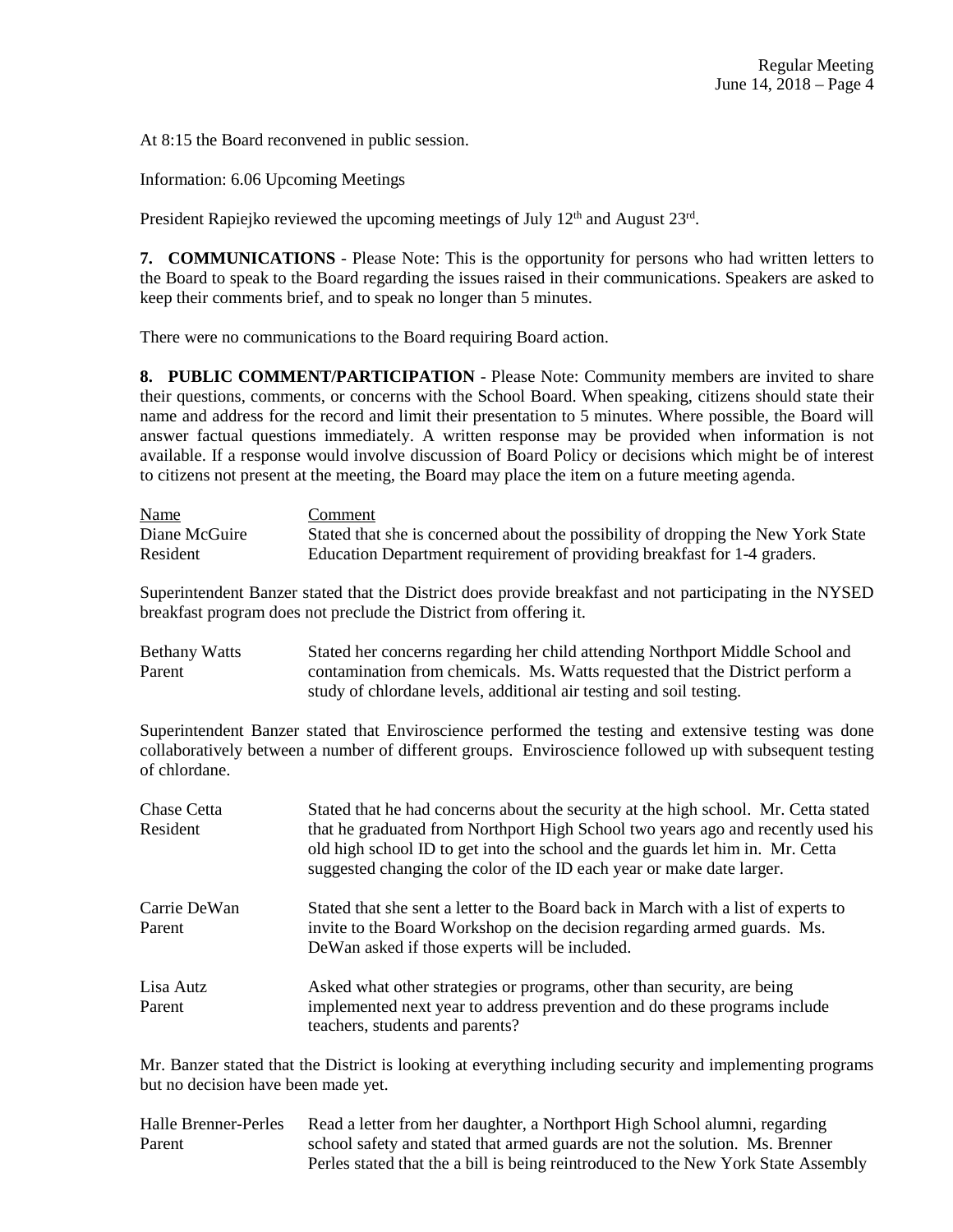and the new version allows school district officials to petition the court for an extreme risk protection order (ERPO).

AnnMarie McCann Asked if the current use of lockdown drills as a safety measure is the best practice Parent base on research or study.

Mr. Banzer stated that the lockdown drills are mandated and that the more they are done the more they become routine and the more comfortable students become.

Keri Pugliese Stated that kids with anxiety would not feel comfortable with armed guards and Parent that students with disabilities might be in appropriately targeted.

#### **9. SPECIAL REPORTS**

#### **10. SUPERINTENDENT'S REPORT, GENERAL - FOR BOARD ACTION**

Action: 10.01 Personnel Actions Report

Recommendation to approve the attached Personnel Actions Report, severing items E 13. and E 18, including Addendum II and Addendum III resolution:

 "BE IT RESOLVED, that the Board of Education of the Northport-East Northport Union Free School District hereby approves the Third Amendment to the Agreement with Robert Banzer, Superintendent of Schools.

 BE IT FURTHER RESOLVED, that the Board of Education hereby authorizes the Board President to execute said Amendment to the Agreement on behalf of the Board of Education."

Motion by Donna McNaughton, second by Tammie Topel. Final Resolution: Motion Passes Yes: Donna McNaughton, Allison C Noonan, Andrew Rapiejko, David Stein, Tammie Topel

President Rapiejko announced the retirement of Eileen Marie Smith, Family & Consumer Science Teacher.

Recommendation to approve items E 13. and E 18. on the attached Personnel Actions Report

Motion by Donna McNaughton, second by Allison C Noonan. Motion Passes Yes: Donna McNaughton, Allison C Noonan, David Stein, Tammie Topel Abstain: Andrew Rapiejko

Action: 10.02 Overnight Field Trip Recommendation to approve the following overnight field trip for students:

10.02.1 Washington, D.C. - May 25, 2019 - May 27, 2019

Motion by Donna McNaughton, second by Allison C Noonan. Final Resolution: Motion Passes Yes: Donna McNaughton, Allison C Noonan, Andrew Rapiejko, David Stein, Tammie Topel

Action: 10.03 Reaffirm Board Policies Recommendation to reaffirm the following Board of Education Policies which are legally required to be reviewed annually: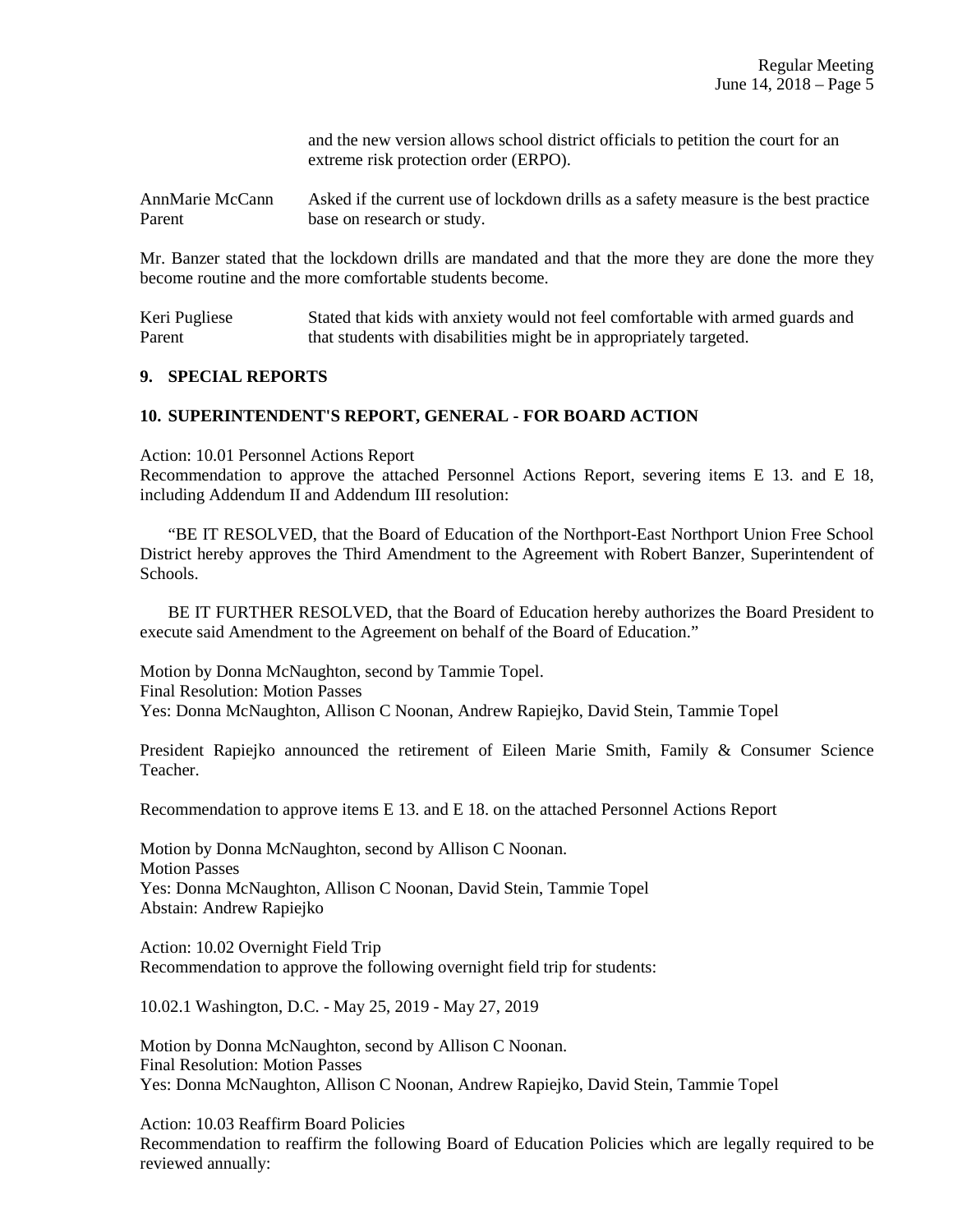10.04.1 Policy #1900 - "Title I Parental Involvement" 10.04.2 Policy #5310 - "Code of Conduct" 10.04.3 Policy #6240 - "Investments" 10.04.4 Policy #6700 - "Purchasing"

Motion by Donna McNaughton, second by Allison C Noonan. Final Resolution: Motion Passes Yes: Donna McNaughton, Allison C Noonan, Andrew Rapiejko, David Stein, Tammie Topel

Action: 10.04 Textbook Adoption Recommendation to receive for a first read the following textbook

10.04.1 World History, Karpia, Pearson, 2019 (Social Studies, Grade 6)

Motion by Donna McNaughton, second by Allison C Noonan. Final Resolution: Motion Passes Yes: Donna McNaughton, Allison C Noonan, Andrew Rapiejko, David Stein, Tammie Topel

### **11. SUPERINTENDENT'S REPORT, FINANCIAL - FOR BOARD ACTION**

Action: 11.01 Access 7 Services, Inc. Recommendation to approve a 2017-2018 Agreement between the Northport-East Northport Union Free School District and Access 7 Services, Inc. (Spec. Ed.)

Motion by David Stein, second by Tammie Topel. Final Resolution: Motion Passes Yes: Donna McNaughton, Allison C Noonan, Andrew Rapiejko, David Stein, Tammie Topel

Action: 11.02 Resolution to Fund Retirement Contribution Reserve Recommendation to approve the following resolution:

 "BE IT RESOLVED, that the Board of Education approves the funding of the Retirement Contribution Reserve Fund by a transfer of unassigned fund balance in an amount not to exceed \$500,000"

Motion by David Stein, second by Tammie Topel. Final Resolution: Motion Passes Yes: Donna McNaughton, Allison C Noonan, Andrew Rapiejko, David Stein, Tammie Topel

Action: 11.03 Resolution to Fund Workers' Compensation Reserve Recommendation to approve the following resolution:

 "BE IT RESOLVED, that the Board of Education approves the funding of the Workers' Compensation Reserve Fund by a transfer of unassigned fund balance in an amount not to exceed \$2,375,878"

Motion by David Stein, second by Tammie Topel. Final Resolution: Motion Passes Yes: Donna McNaughton, Allison C Noonan, Andrew Rapiejko, David Stein, Tammie Topel

Action: 11.04 Resolution to Fund Employee Benefit Accrued Liability Reserve Recommendation to approve the following resolution:

 "BE IT RESOLVED, that the Board of Education approves the funding of the Employee Benefit Accrued Liability Reserve by a transfer of unassigned fund balance in an amount not to exceed \$617,109."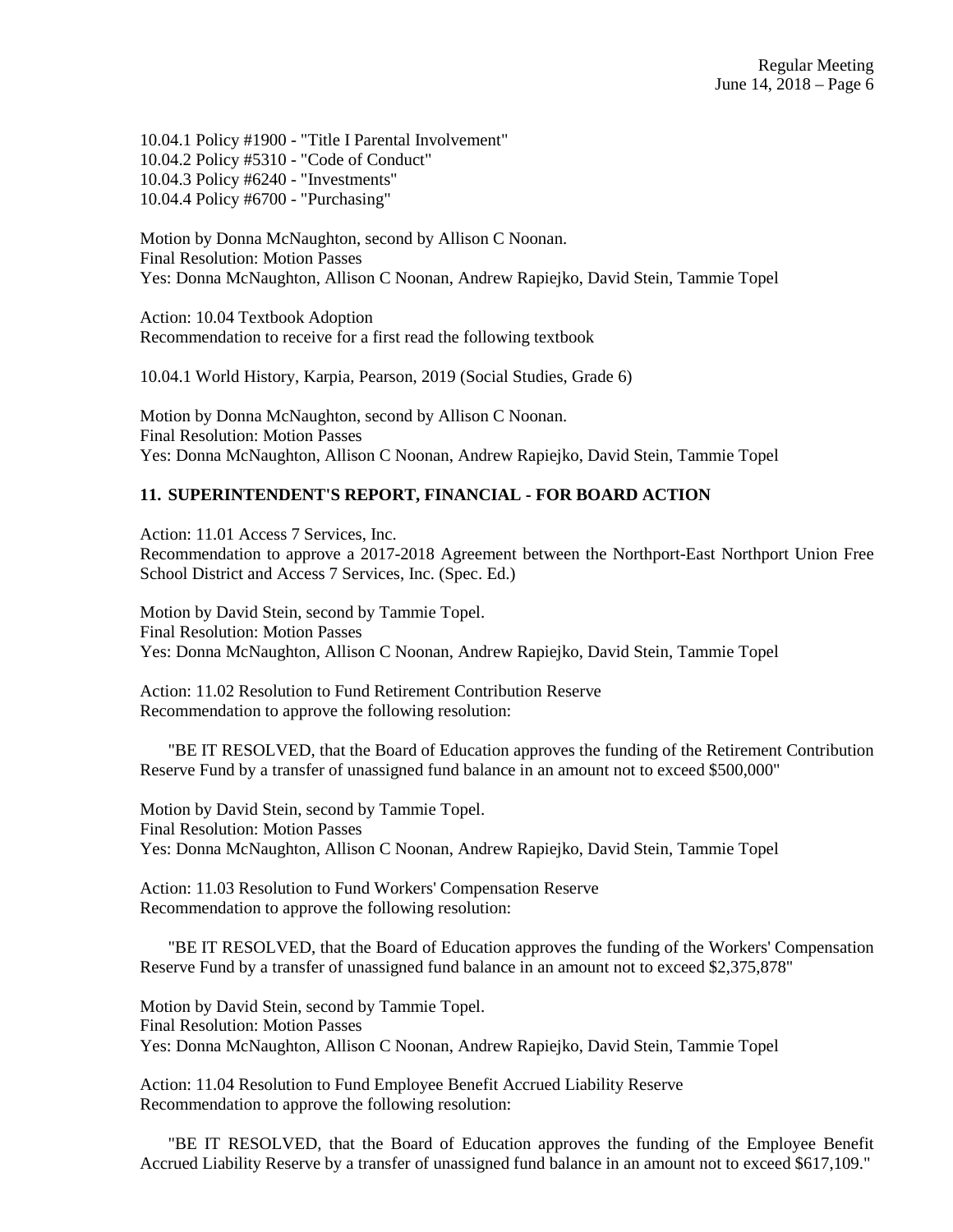Motion by David Stein, second by Tammie Topel. Final Resolution: Motion Passes Yes: Donna McNaughton, Allison C Noonan, Andrew Rapiejko, David Stein, Tammie Topel

Action: 11.05 Approval of Capital Referendum Recommendation to approve the following resolution:

 "BE IT RESOLVED, that in accordance with the 2018-2019 Proposition No. 2 requesting public approval to expend \$900,000 from the 2012 Capital Reserve Fund, the Board of Education approve an increase in the 2017-2018 budget code A9950.9002.00.8300 by \$900,000 for the purpose of transferring \$900,000 from the General Fund 2012 Capital Reserve Fund to the Capital Fund."

Motion by David Stein, second by Tammie Topel. Final Resolution: Motion Passes Yes: Donna McNaughton, Allison C Noonan, Andrew Rapiejko, David Stein, Tammie Topel

Action: 11.06 Resolution to Fund Capital Reserve Established in 2012 Recommendation to approve the following resolution:

 "BE IT RESOLVED, that in accordance with the September 19, 2012 Proposition No. 2 establishing a Capital Reserve Fund known as "Capital Reserve II Fund", the Board of Education approves the funding of said reserve fund by a transfer of unassigned fund balance in an amount not to exceed \$1,500,000."

Motion by David Stein, second by Tammie Topel. Final Resolution: Motion Passes Yes: Donna McNaughton, Allison C Noonan, Andrew Rapiejko, David Stein, Tammie Topel

Action: 11.07 Resolution to Fund Capital Reserve Established in 2018 Recommendation to approve the following resolution:

 "BE IT RESOLVED, that in accordance with the May 15, 2018 Proposition No. 3 establishing a Capital Reserve Fund known as the "Capital Reserve III Fund", the Board of Education approves the funding of said reserve fund by a transfer of unassigned fund balance in an amount not to exceed \$1,000,000."

Motion by David Stein, second by Tammie Topel. Final Resolution: Motion Passes Yes: Donna McNaughton, Allison C Noonan, Andrew Rapiejko, David Stein, Tammie Topel

Action: 11.08 Resolution to Approve Expending Funds from the Employee Benefit Accrued Liability Reserve (EBALR) Fund

Action: 11.09 West Hills Academy Recommendation to approve a 2018 Agreement between the Northport-East Northport Union Free School District and West Hills Academy (Spec. Ed.)

Motion by David Stein, second by Tammie Topel. Final Resolution: Motion Passes Yes: Donna McNaughton, Allison C Noonan, Andrew Rapiejko, David Stein, Tammie Topel

Action: 11.10 Omni Renewal Services Agreement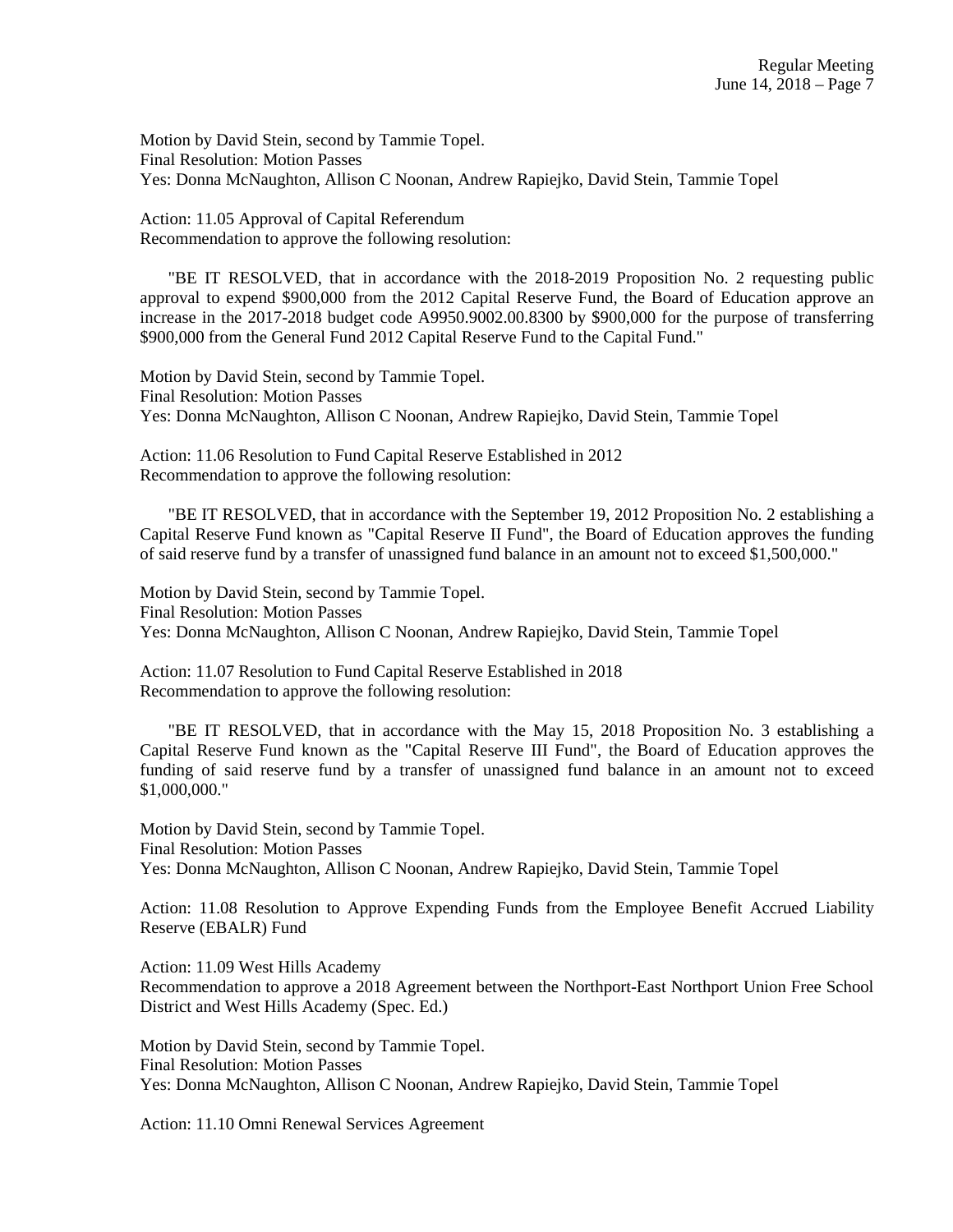Recommendation to approve an Agreement between the Northport-East Northport Union Free School District and The OMNI Group as third party administrator of the District's 403(b) Plan for the 2018-2019 school year

Motion by David Stein, second by Tammie Topel. Final Resolution: Motion Passes Yes: Donna McNaughton, Allison C Noonan, Andrew Rapiejko, David Stein, Tammie Topel

Action: 11.11 Breakfast Program Exemption Recommendation to approve a request to the State for an exemption from the requirement of a breakfast program. (Attached is the result of a survey authorized by the Board of Education January 25, 2018)

Motion by David Stein, second by Tammie Topel. Final Resolution: Motion Passes Yes: Donna McNaughton, Allison C Noonan, Andrew Rapiejko, David Stein, Tammie Topel

Action: 11.12 Claims Auditor's Report

Recommendation to approve the Claims Auditor's Report for Warrants and Schedule of Claims for payments dated:

April 6, 2018 (Payroll Trust & Agency Warrant), April 16, 2018 (Accounts Payable Warrant), April 20, 2018 (Payroll Trust & Agency Warrant), April 30, 2018 (Accounts Payable Warrant), April 2018 (Claims Audit Report)

Motion by David Stein, second by Tammie Topel. Final Resolution: Motion Passes Yes: Donna McNaughton, Allison C Noonan, Andrew Rapiejko, David Stein, Tammie Topel

Action: 11.13 Claims Auditor's Report - Payroll Audit Recommendation to approve the Claims Auditor's Report - Payroll Audit for the Payroll/Distribution dated April 20, 2018 (East Northport Middle School)

Motion by David Stein, second by Tammie Topel. Final Resolution: Motion Passes Yes: Donna McNaughton, Allison C Noonan, Andrew Rapiejko, David Stein, Tammie Topel

Action: 11.14 Sound Actuarial Consulting Recommendation to approve the following resolution:

 "RESOLVED, that the Board of Education appoints Sound Actuarial Consulting, LLC to provide an actuarial valuation of the District's other postemployment benefit (OPEB) obligation under GASB 75 for the year ending June 30, 2018 at a cost of \$8,900.00"

Motion by David Stein, second by Tammie Topel. Final Resolution: Motion Passes Yes: Donna McNaughton, Allison C Noonan, Andrew Rapiejko, David Stein, Tammie Topel

Action: 11.15 Sound Actuarial Consulting Recommendation to approve the following resolution:

 "BE IT RESOLVED, that the Board of Education appoints Sound Actuarial Consulting, LLC to provide an analysis of the self-insured workers compensation exposure for the year ending June 30, 2018, at a cost of \$6,800.00"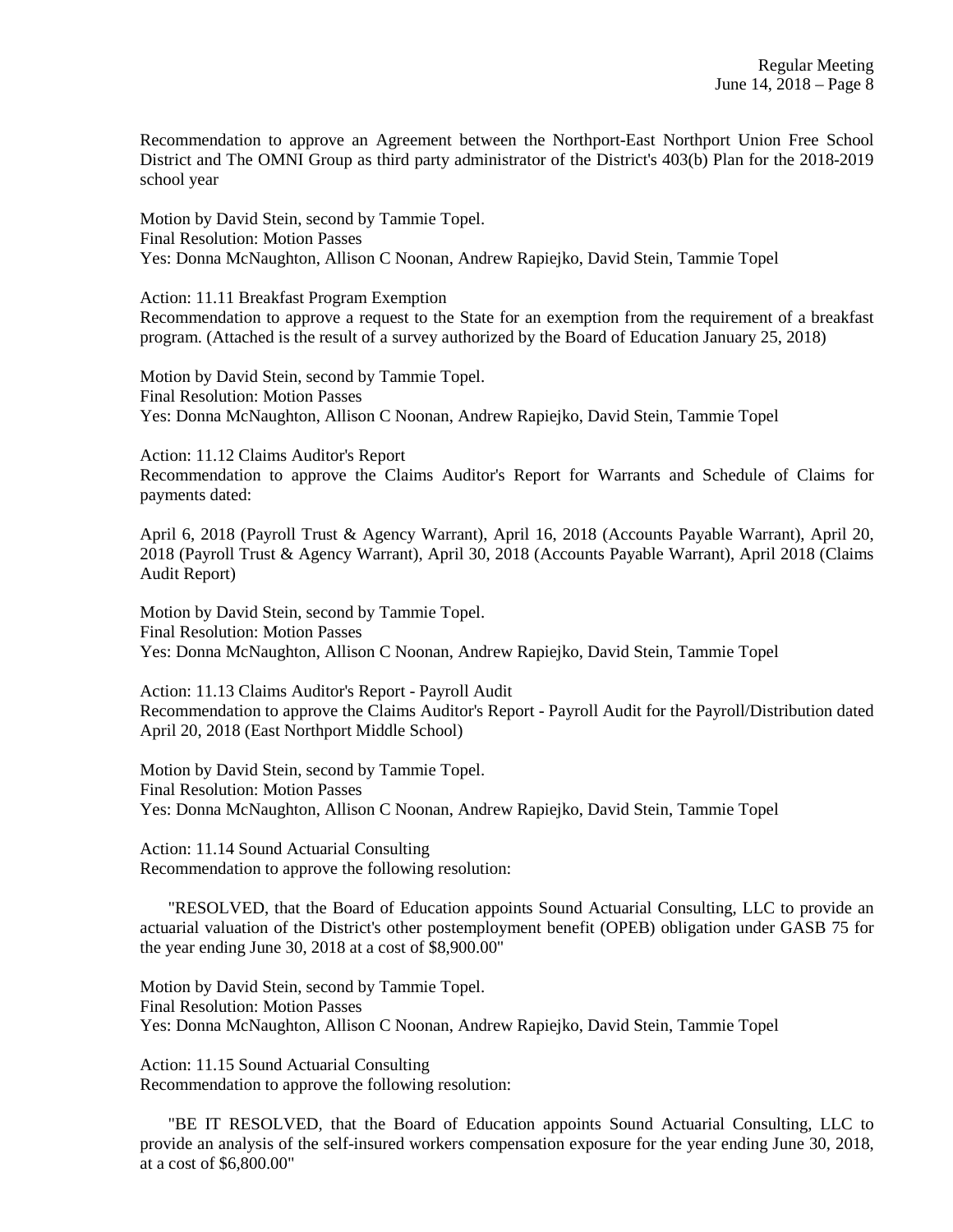Motion by David Stein, second by Tammie Topel. Final Resolution: Motion Passes Yes: Donna McNaughton, Allison C Noonan, Andrew Rapiejko, David Stein, Tammie Topel

Action: 11.16 Western Suffolk BOCES AS-7 Recommendation to approve the Western Suffolk BOCES initial AS-7 Contract for Services for the 2018- 2019 Fiscal Year

Motion by David Stein, second by Tammie Topel. Final Resolution: Motion Passes Yes: Donna McNaughton, Allison C Noonan, Andrew Rapiejko, David Stein, Tammie Topel

Action: 11.17 Donations Recommendation to receive the following donations to the District:

11.17.1 \$500.00 from Carol and Bill Mirabella to the Paul Mirabella Memorial Guitar Scholarship 11.17.2 \$900.00 from East Northport Middle School's Clash of the Classes Fundraiser to the Leslie Spanko Memorial Scholarship

Motion by David Stein, second by Tammie Topel. Final Resolution: Motion Passes Yes: Donna McNaughton, Allison C Noonan, Andrew Rapiejko, David Stein, Tammie Topel

Action: 11.18 Suffolk Association of School Business Officials Recommendation to approve the following resolution:

 "RESOLVED, that the Board of Education accept the donation of \$1,000 from the Suffolk Association of School Business Officials to provide two \$500 scholarships to two deserving 2018 Northport High School business student graduates."

Motion by David Stein, second by Tammie Topel. Final Resolution: Motion Passes Yes: Donna McNaughton, Allison C Noonan, Andrew Rapiejko, David Stein, Tammie Topel

Action: 11.19 St. James Tutoring, Inc. Recommendation to approve a 2018-2019 Agreement between the Northport-East Northport Union Free School District and St. James Tutoring, Inc. for academic tutoring (Spec. Ed.)

Motion by David Stein, second by Tammie Topel. Final Resolution: Motion Passes Yes: Donna McNaughton, Allison C Noonan, Andrew Rapiejko, David Stein, Tammie Topel

Action: 11.20 Islip Tutoring Services, Inc. Recommendation to approve a 2018-2019 Related Services Agreement between the Northport-East Northport Union Free School District and Islip Tutoring Services, Inc. (Spec. Ed.)

Motion by David Stein, second by Tammie Topel. Final Resolution: Motion Passes Yes: Donna McNaughton, Allison C Noonan, Andrew Rapiejko, David Stein, Tammie Topel

Action: 11.21 Islip Tutoring Services, Inc. Recommendation to approve a 2018-2019 Agreement between the Northport-East Northport Union Free School District and Islip Tutoring, Inc. for academic tutoring (Spec. Ed.)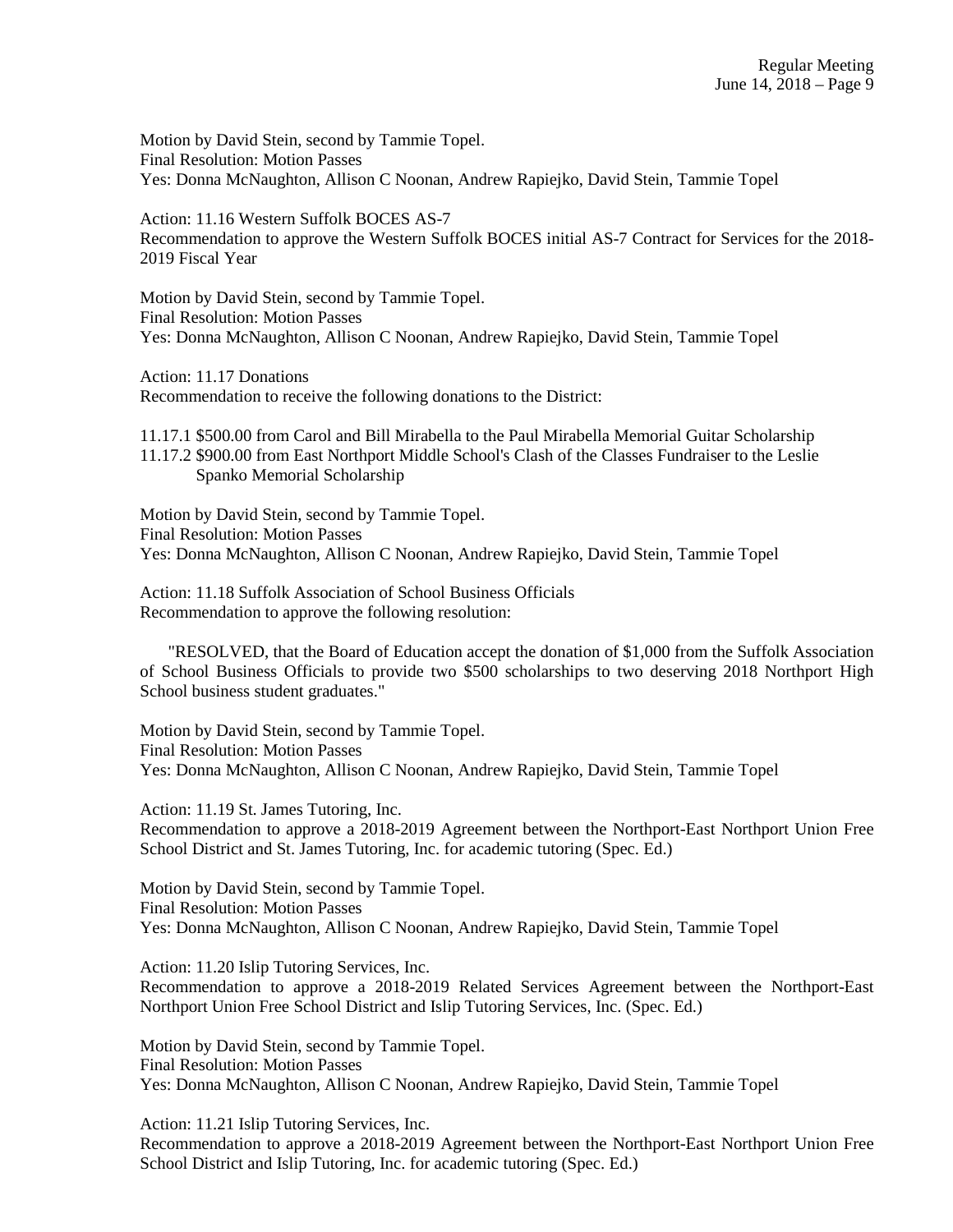Motion by David Stein, second by Tammie Topel. Final Resolution: Motion Passes Yes: Donna McNaughton, Allison C Noonan, Andrew Rapiejko, David Stein, Tammie Topel

Action: 11.22 Horizon Healthcare Staffing Recommendation to approve a 2018-2019 Agreement between the Northport-East Northport Union Free School District and Horizon Healthcare Staffing for skilled nurse staffing (Spec. Ed.)

Motion by David Stein, second by Tammie Topel. Final Resolution: Motion Passes Yes: Donna McNaughton, Allison C Noonan, Andrew Rapiejko, David Stein, Tammie Topel

Action: 11.23 Horizon Healthcare Staffing Recommendation to approve a 2018-2019 Related Services Agreement between the Northport-East Northport Union Free School District and Horizon Healthcare Staffing (Spec. Ed.)

Motion by David Stein, second by Tammie Topel. Final Resolution: Motion Passes Yes: Donna McNaughton, Allison C Noonan, Andrew Rapiejko, David Stein, Tammie Topel

Action: 11.24 Victory Entertainment

Recommendation to approve a Supplementary Education Services Agreement between the Northport-East Northport Union Free School District and Victory Entertainment for DJ Entertainment at the Summer Recreation Program in the amount of \$1,200.00 (Community Services)

Motion by David Stein, second by Tammie Topel. Final Resolution: Motion Passes Yes: Donna McNaughton, Allison C Noonan, Andrew Rapiejko, David Stein, Tammie Topel

Action: 11.25 Transfer of General Fund Appropriations Recommendation to approve Transfer of General Fund Appropriations in the fiscal year 2017-2018 (\$640,200.00)

Motion by David Stein, second by Tammie Topel. Final Resolution: Motion Passes Yes: Donna McNaughton, Allison C Noonan, Andrew Rapiejko, David Stein, Tammie Topel

Action: 11.26 Davidoff Hutcher & Citron, LLP Recommendation to approve the following resolution:

 "BE IT RESOLVED, that the Board of Education hereby authorizes and approves the 2018-2019 Retainer Agreement between the Board of Education and Davidoff Hutcher & Citron, LLP for government relations counsel services;

 BE IT FURTHER RESOLVED, that the Board of Education hereby authorizes the President of the Board of Education to execute the necessary documents to effectuate said Retainer Agreement on behalf of the Board of Education:

Motion by David Stein, second by Tammie Topel. Final Resolution: Motion Passes Yes: Donna McNaughton, Allison C Noonan, Andrew Rapiejko, David Stein, Tammie Topel

Action: 11.27 Huntington Arts Council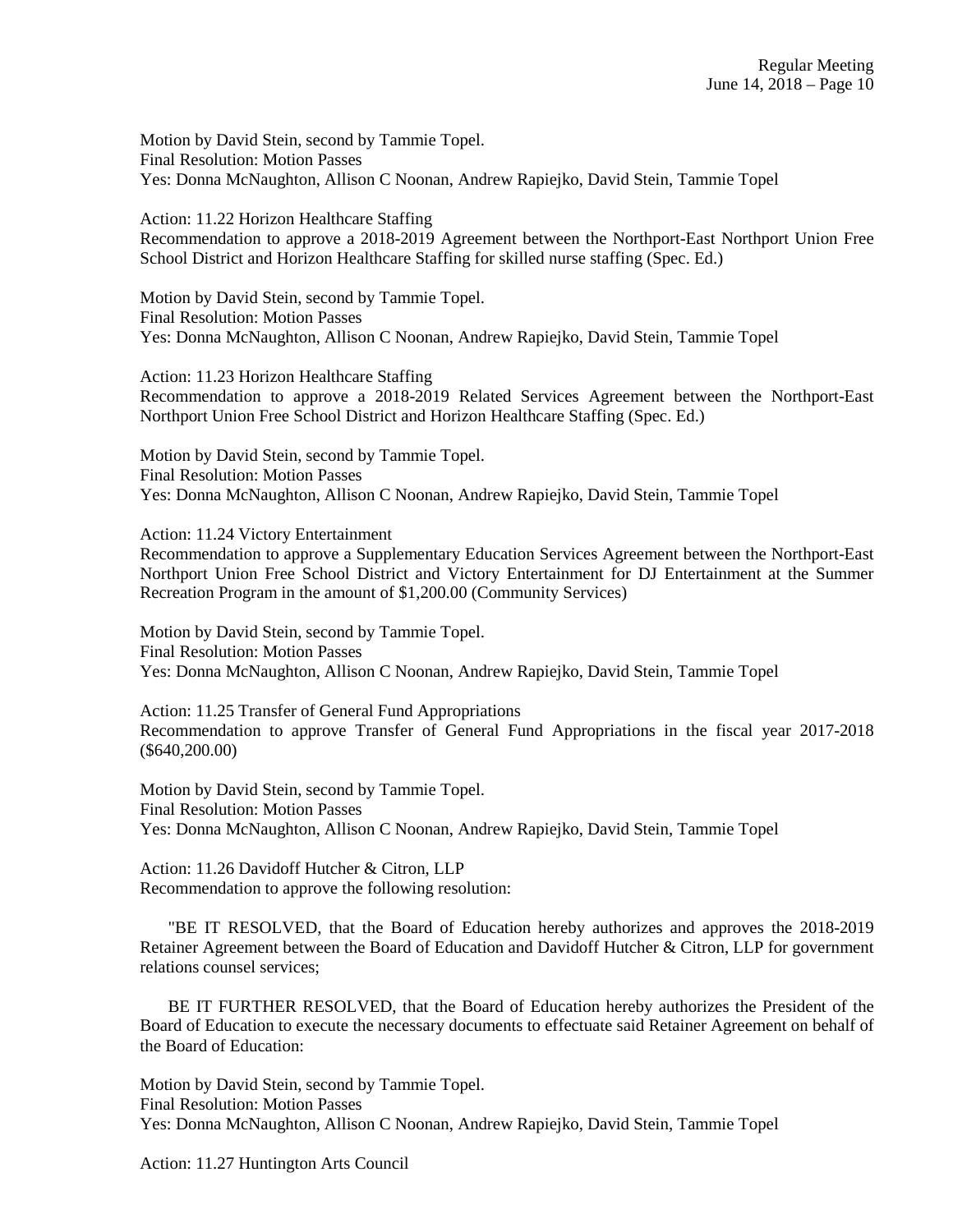Recommendation to approve a 2018-2019 Contract between the Northport-East Northport Union Free School District and the Huntington Arts Council for participation in the JOURNEY in-school, arts-ineducation program, in the amount of \$5,800.00

Motion by David Stein, second by Tammie Topel. Final Resolution: Motion Passes Yes: Donna McNaughton, Allison C Noonan, Andrew Rapiejko, David Stein, Tammie Topel

Action: 11.28 Health Services Contracts

Recommendation to authorize the Board President to sign contracts with the following school district to provide health services for Northport-East Northport students attending school in that district during the 2017-2018 school year:

11.28.1 Brentwood Union Free School District, two (2) students attending MDQ Academy @ \$532.88, totaling \$1,065.76

Motion by David Stein, second by Tammie Topel. Final Resolution: Motion Passes Yes: Donna McNaughton, Allison C Noonan, Andrew Rapiejko, David Stein, Tammie Topel

Action: 11.29 Chris Fig Productions

Recommendation to approve a Contract between the Northport-East Northport Union Free School District and Chris Fig Productions for video services at the 2018 Northport High School Graduation

Motion by David Stein, second by Tammie Topel. Final Resolution: Motion Passes Yes: Donna McNaughton, Allison C Noonan, Andrew Rapiejko, David Stein, Tammie Topel

Action: 11.30 David Dimbleby

Recommendation to approve a Supplementary Education Services Agreement between the Northport-East Northport Union Free School District and David Dimbleby for consultant services in the staff implementation and execution of the District's Strategic Plan, in an amount not to exceed \$1,500.00

Motion by David Stein, second by Tammie Topel. Final Resolution: Motion Passes Yes: Donna McNaughton, Allison C Noonan, Andrew Rapiejko, David Stein, Tammie Topel

## **12. SUPERINTENDENT'S REPORT - FOR INFORMATION ONLY**

Information: 12.01 Schedule H - Use of Facilities

Information: 12.02 Budget Transfers for the period May 31, 2018 through June 6, 2018 - As per Board Policy #6150, all transfers between salary codes up to \$25,000 and transfers between all other codes up to \$10,000 are to be reported to the Board of Education as an information item

## **13. UNFINISHED BUSINESS**

Discussion: 13.01 Legislative Advocacy Committee

Trustee Badanes was not present at the meeting so the discussion of the Legislative Advocacy Committee was postponed to a future meeting.